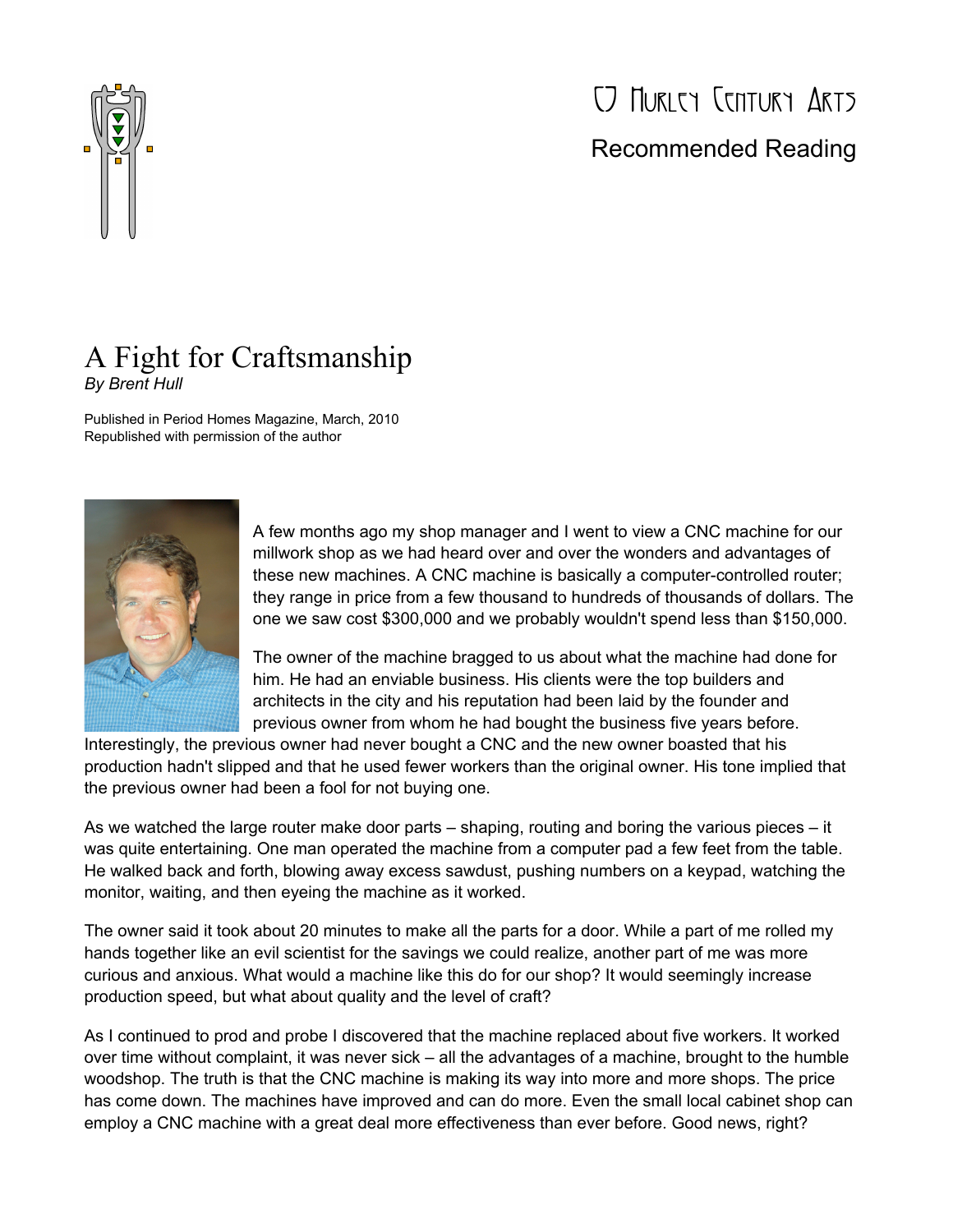Well we decided not to buy a CNC, at least for the time being. The reason wasn't just financial, but also the fear that we would kill craftsmanship if we moved a CNC into the shop. I'll admit, I'm an idealist, but truthfully I don't know if I can handle the temptation of a CNC machine yet. Our shop has become a place where craftsmanship is revered. We still use hand tools, we have carvers, we lay out our work with pencil and compass, we build templates; we're old school. I fear we wouldn't be if we bought a CNC router.

I recently wrote a book (along with my friend Christine Franck) on the architectural interiors of the Winterthur Museum called *Traditional American Rooms*. It is an in-depth study/handbook of about 40 rooms at the museum, both Georgian and Federal. My company has also been fortunate enough to reproduce a number of these rooms for our clients. We have discovered that there is a level of detail that cannot be achieved with machines. Furthermore, to complete these rooms takes a level of patience I fear the CNC snuffs out.

Craftsmen today are way too reliant on tools and machines. We have actually forgotten how to problem solve. I tell the story of a carpenter who returns to punch out a job where a piece of shoe mold has come loose from the base. He spends 20 minutes unloading his tools – compressor, hose, nail gun and extension cords. He shoots in the nail (two seconds) and then spends 20 minutes loading his tools back up. What takes 40 minutes could have taken four seconds if he would have merely grabbed his hammer and nailed the loose trim to the wall.

Tools are awesome today. Not only can they do more, but they also look cool. The miter saw (a saw used to cut crown and trim) has evolved from a simple chopping machine to one that tilts, turns and twists to make cutting crown easier than ever. This machine has changed dramatically in just the last 10-15 years.

These new tools make the craftsman lazy, causing us to forget how to cope the corner of moldings and how to nail things so they hold. Too many times I have seen carpenters nail a gapped board an extra 10 times instead of making the cut right the first time. Instead of approaching a job wondering how-to, we go in wondering if we have a tool for it.

The fear with the CNC is compounded in the shop. Not only does it make you lazy, you also forget the calculations and math that are involved in the geometry of architectural parts – the curve of an ellipse or the proper geometry of a column.

The temptation is to get rid of the most expensive men, and keep only the ones you need to run the machine. When you do this, you immediately become a slave to the machine. I asked the owner of the shop, "Who knows how to lay out an ellipse, or the proportions of a column, all the formulas and details?" "I do, and I'm the only one who needs to," he proudly claimed. I feared that the new owner of the high-end mill shop had bought a company full of craftsmen and turned it into a company limited by the capabilities of his new machine. And I feared that we would be tempted to do the same.

The challenge today for craftsmen is to use machines to speed production and increase efficiency yet still hold on to the craft and in fact use the extra time not to pad profits but to train and increase the quality of our work. Craftsmen must fight to make sure to never use a machine for what could be better done by hand. The fight for craftsmanship is a battle against the easy for the long-term good.

My experience from studying and building historic woodwork is that the small fine details make the difference between good and great. The details that matter are always better when they are cleaned up and refined by hand. The machine today is determining the limits of the craftsman's skill. This is the tail